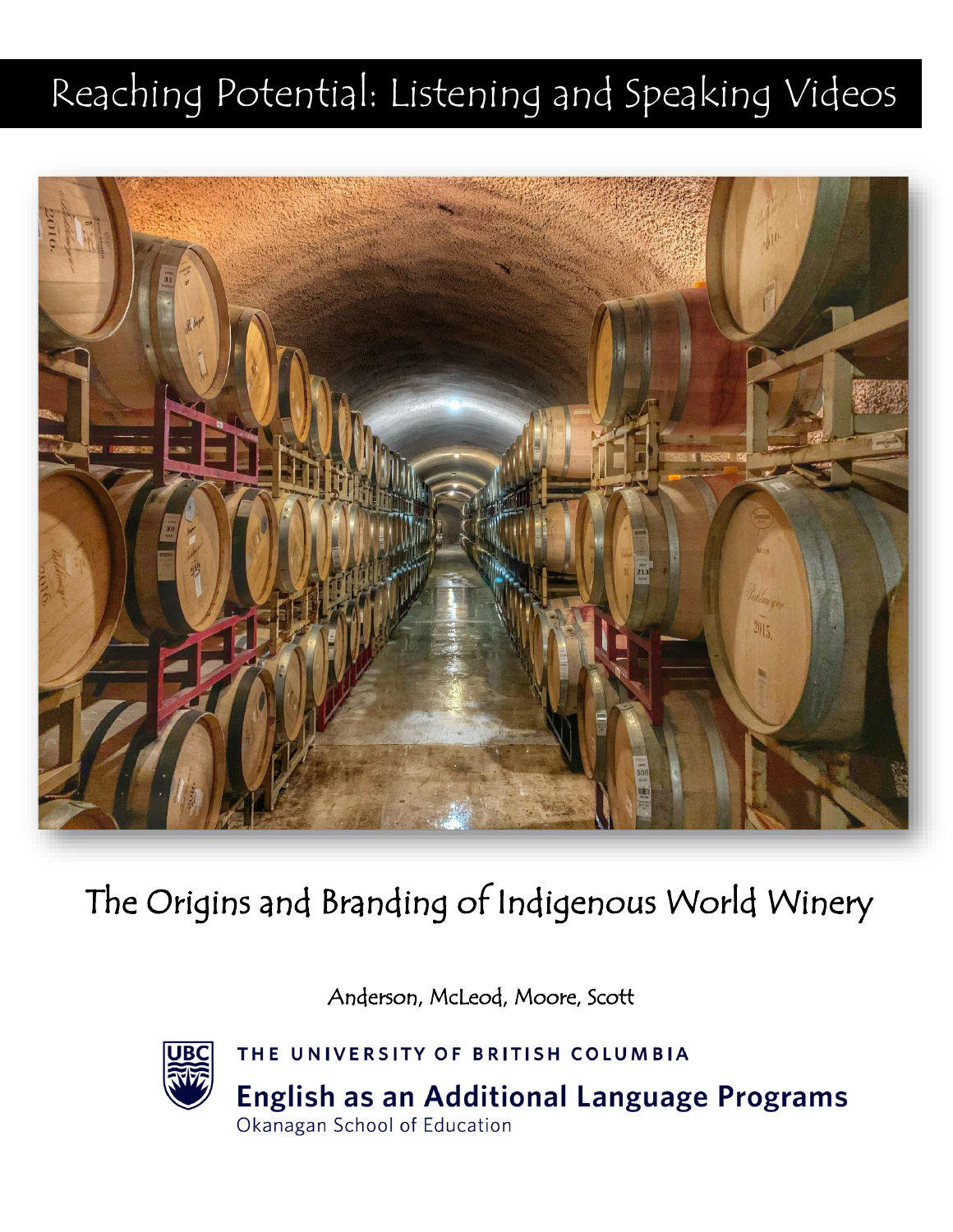Reaching Potential: Listening and Speaking Videos Level IV

Post Secondary Education Skills: Upper Intermediate English

(cc) Anderson, McLeod, Moore, & Scott, & The University of British Columbia's Okanagan School of Education 2021



This work is licensed under a [Creative Commons Attribution-Non](http://creativecommons.org/licenses/by-nc-sa/4.0/)[commercial-ShareAlike 4.0 International License.](http://creativecommons.org/licenses/by-nc-sa/4.0/)

#### **Under the terms of the license, you are free to:**

**Share**—copy and redistribute the material in any medium or format

**Adapt**—remix, transform, and build upon the material The licensor cannot revoke these freedoms as long as you follow the license terms.

#### **Under the following terms:**

**Attribution** — You must give appropriate credit, provide a link to the license, and indicate if changes were made. You may do so in any reasonable manner, but not in any way that suggests the licensor endorses you or your use.

**NonCommercial** — You may not use the material for commercial purposes.

**ShareAlike** — If you remix, transform, or build upon the material, you must distribute your contributions under the same license as the original.

| Director, EAL Programs:            | <b>Scott Roy Douglas</b>                                   |
|------------------------------------|------------------------------------------------------------|
| Program Coordinator, EAP Programs: | Amber McLeod                                               |
| Design:                            | Ronan Scott and Amber McLeod                               |
| Writers:                           | Amber McLeod, Don Anderson, Nicole Moore, &<br>Ronan Scott |

This project was funded, in part, by the UBC Okanagan Open education Resources Grant Program.

Published by:

English as an Additional Language Programs

Okanagan School of Education, University of British Columbia

1137 Alumni Avenue

Kelowna, British Columbia V1V 1V7

Cover Page: Photo by [Jim Harris](https://unsplash.com/@jamesharris_photography?utm_source=unsplash&utm_medium=referral&utm_content=creditCopyText) on [Unsplash](https://unsplash.com/s/photos/winery?utm_source=unsplash&utm_medium=referral&utm_content=creditCopyText)

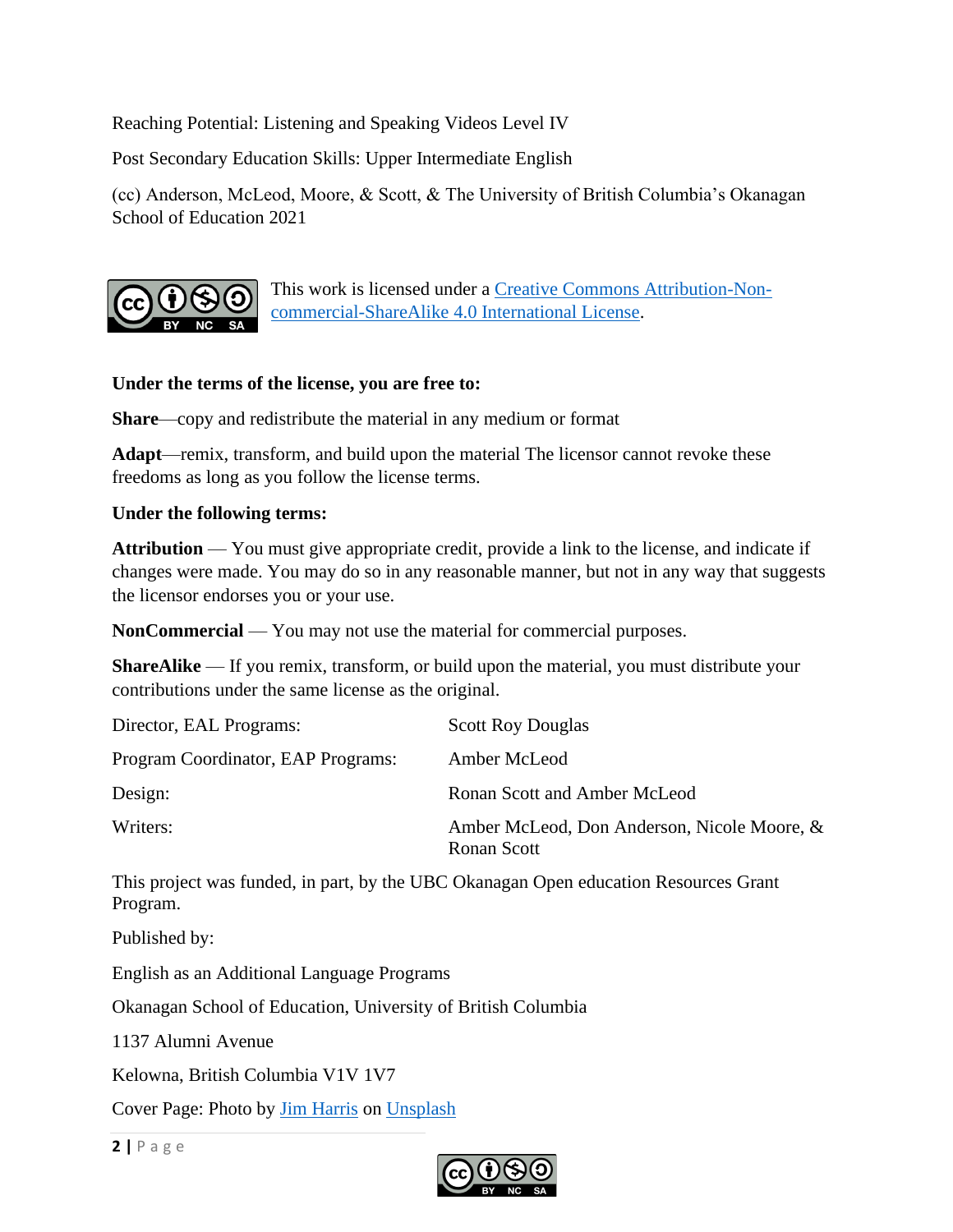**Activity A: Discussion** 

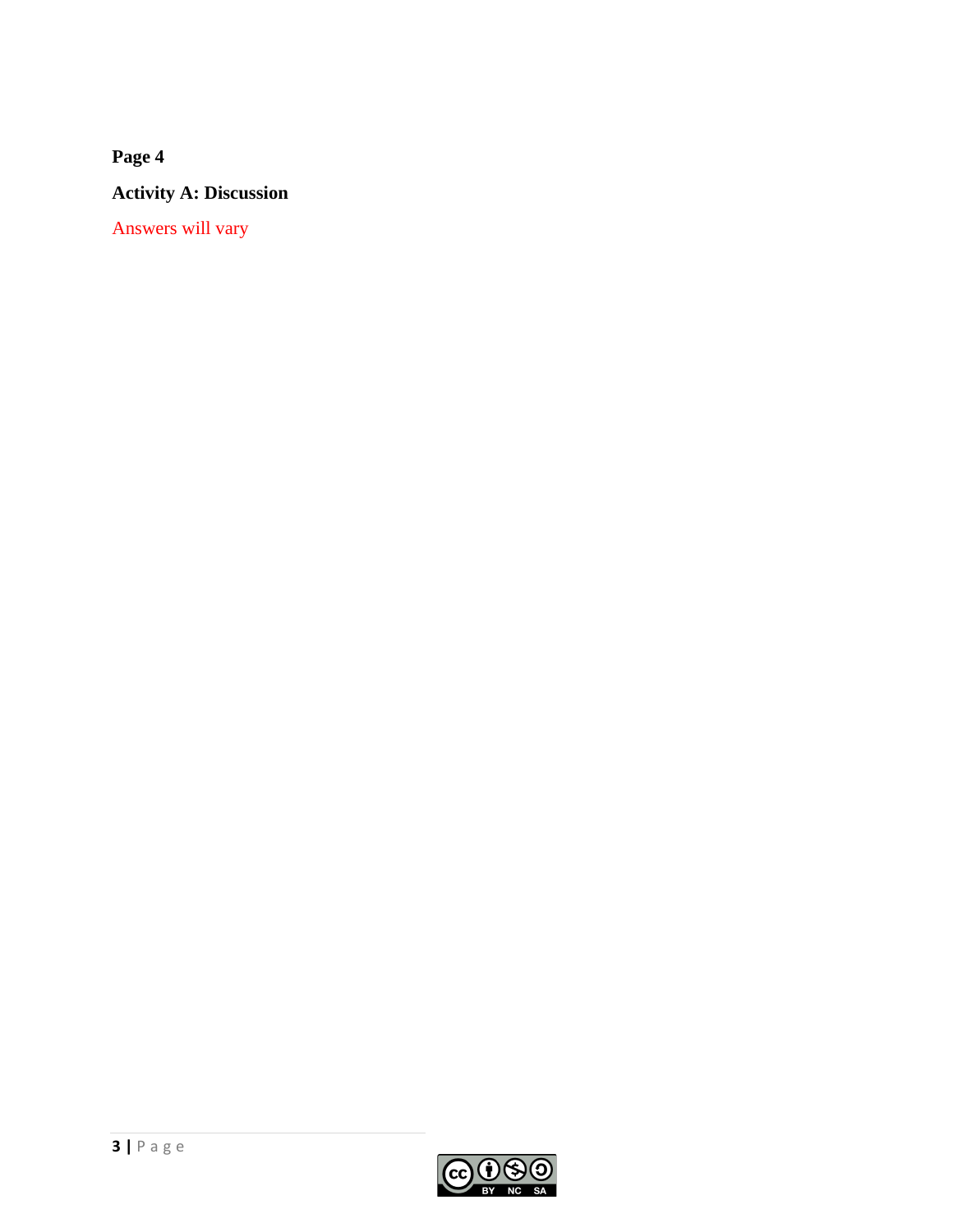# **Activity B: Vocabulary**

#### Definitions are taken from the following dictionaries:

[https://www.oxfordlearnersdictionaries.com/;](https://www.oxfordlearnersdictionaries.com/)<https://www.vinology.com/wine-terms/>

| <b>Alluvial Fan</b> | Made of sand and earth that is left by rivers or floods   |
|---------------------|-----------------------------------------------------------|
| <b>Barrel</b>       | A large round container, usually made of wood or metal,   |
|                     | with flat ends and, usually, curved sides                 |
| Cellar              | An underground room where wine is stored; the wine        |
|                     | stored in this room                                       |
| Charmat tank        | Fermentation tanks that are used for making sparkling     |
|                     | wine                                                      |
| Cultivation         | The preparation and use of land for growing plants or     |
|                     | crops                                                     |
| Distillery          | A factory where strong alcoholic drink is made by the     |
|                     | process of distilling                                     |
| Fermentation        | The process of chemical change caused by the action       |
|                     | of yeast or bacteria, often changing sugar to alcohol     |
| Indigenous          | Belonging to a particular place rather than coming to it  |
|                     | from somewhere else                                       |
| Logo                | A printed design or symbol that a company or an           |
|                     | organization uses as its special sign                     |
| Sparkling wine      | (of drinks) containing bubbles of gas                     |
| Syilx               | A first nations peoples who have lived and are living on  |
|                     | the land of the Okanagan Valley                           |
| Terroir             | French for geographical characteristics unique to a given |
|                     | vineyard                                                  |
| Vineyard            | A piece of land where grapes are grown in order to        |
|                     | produce wine                                              |
| Vintage             | The wine that was produced in a particular year or place; |
|                     | the year in which it was produced                         |

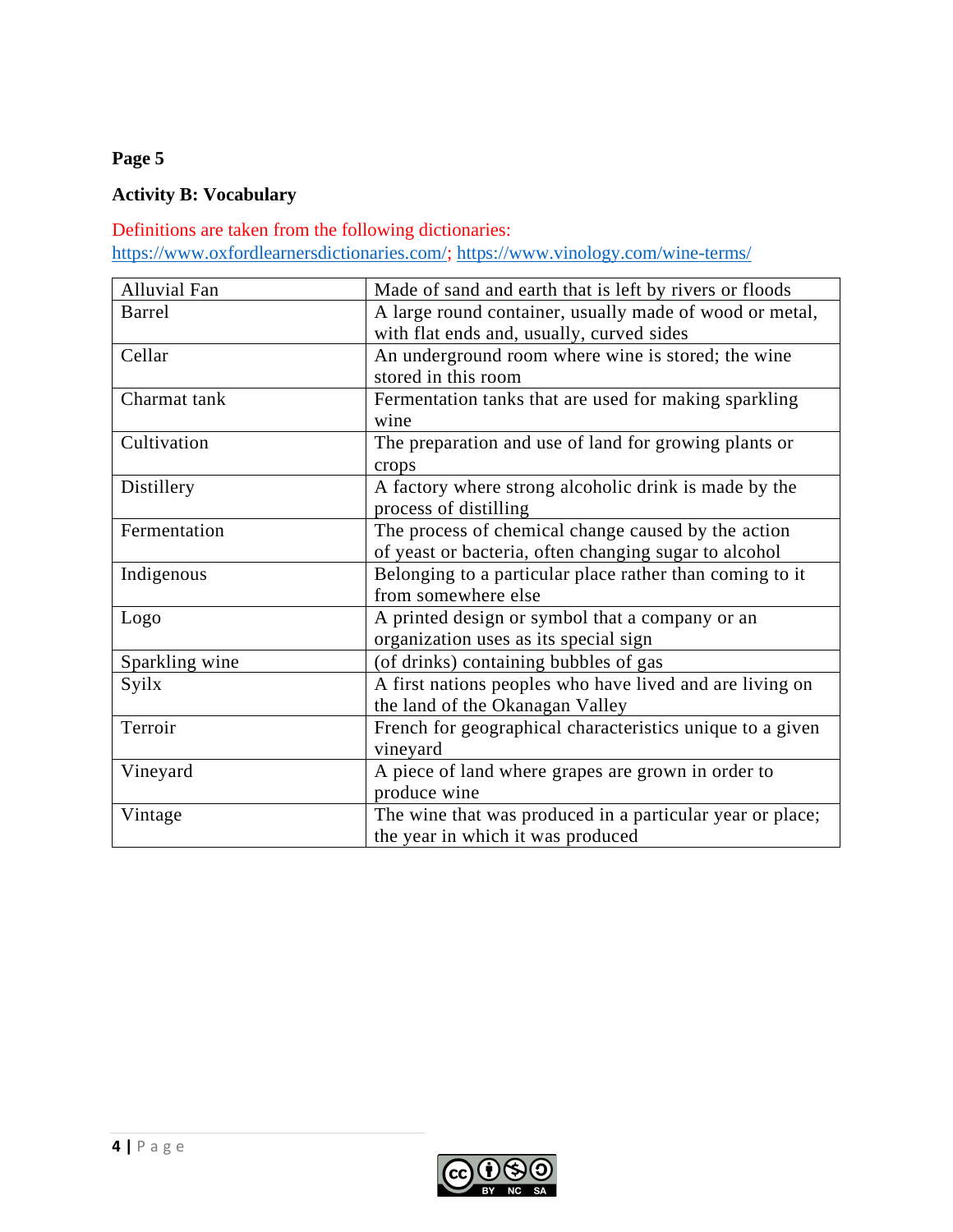#### **Activity C: Discussion**

What is the address for IWW?

2218 Horizon Dr, West Kelowna, BC V1Z 3L4

When did IWW open to the public?

May 28<sup>th</sup>, 2016

What is the phone number for IWW?

(250) 769-2824

What social media does IWW have?

Twitter, Instagram, Facebook

Describe the IWW logo.

Answers will vary

What makes the Okanagan and Similkameen Valleys special?

The land was formed over time with glacial ice, volcanic eruptions and geological events

Would you like to visit IWW?

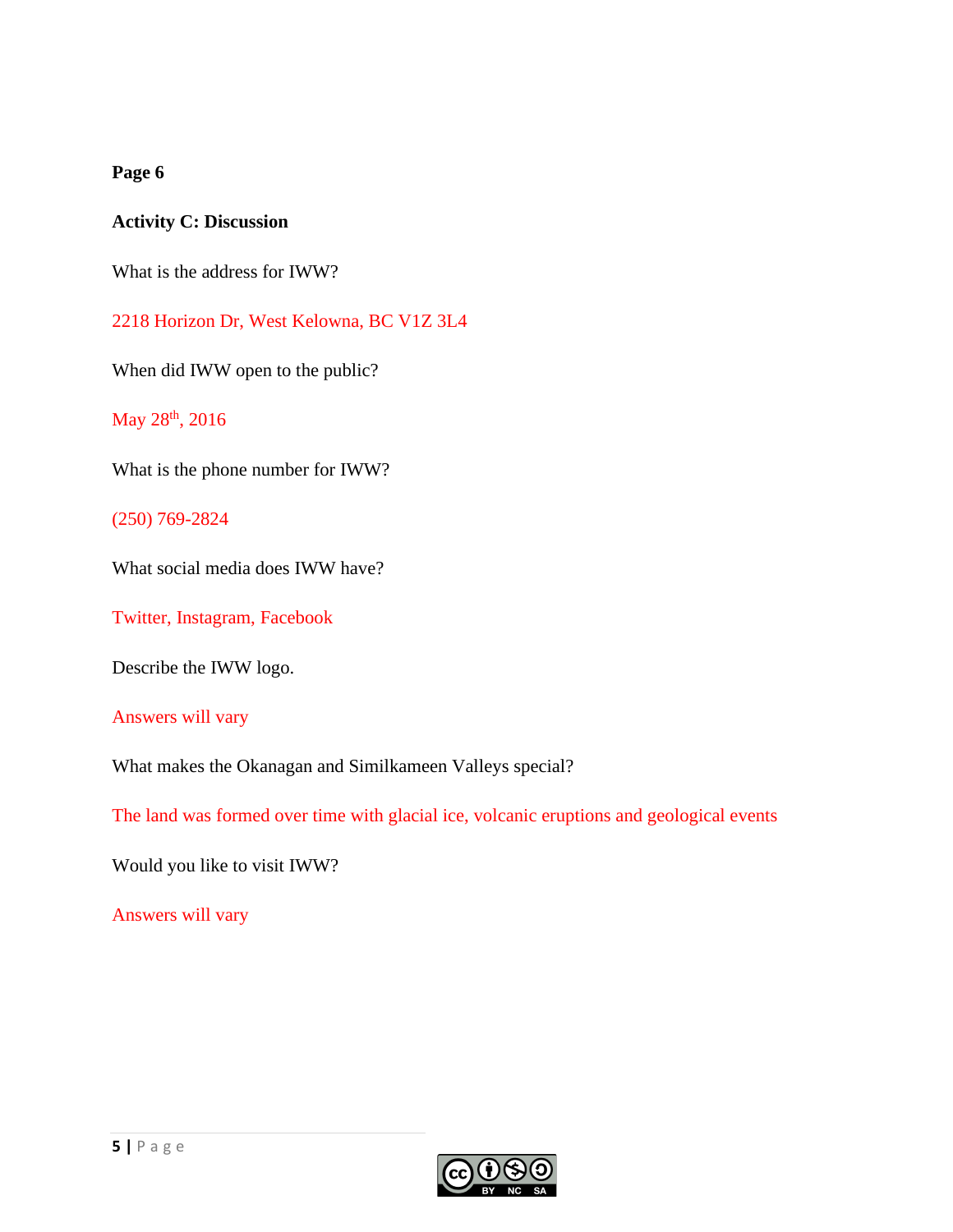#### **Activity D: Indigenous World Winery**

1. What are three characteristics about the winery business sector that you heard and remembered? Answers will vary. Here are some ideas:

- a) Good soil is important
- b) 20 new wineries open every year
- c) Need specialized equipment to make different kinds of wind ( sparkling wine)
- d) Wineries can have distilleries that make hard alcohol
- e) It is a lot about farming ( 90%)
- 2. What are two new vocabulary words that you learned in this video?

#### Answers will vary

3. What is an example mentioned about the wine making process or wine industry that you didn't know before?

Answers will vary

4. What are some events or operations that Indigenous World Winery does to attract business? Small weddings, wine club, live music on the patio, discounts on Indigenous Peoples day

5. Identify three Syilx words that you hear and their meanings. Spelling does not count (Hint: think about the names of the wines and a wine toast).

- a) Sim-He-Kin- mother grizzly bear protector
- b) La'P cheet translates to the shimmer of the sunlight on the rippling water in the river spillway
- c) Huskt-sbehoos—good heart/ happy health

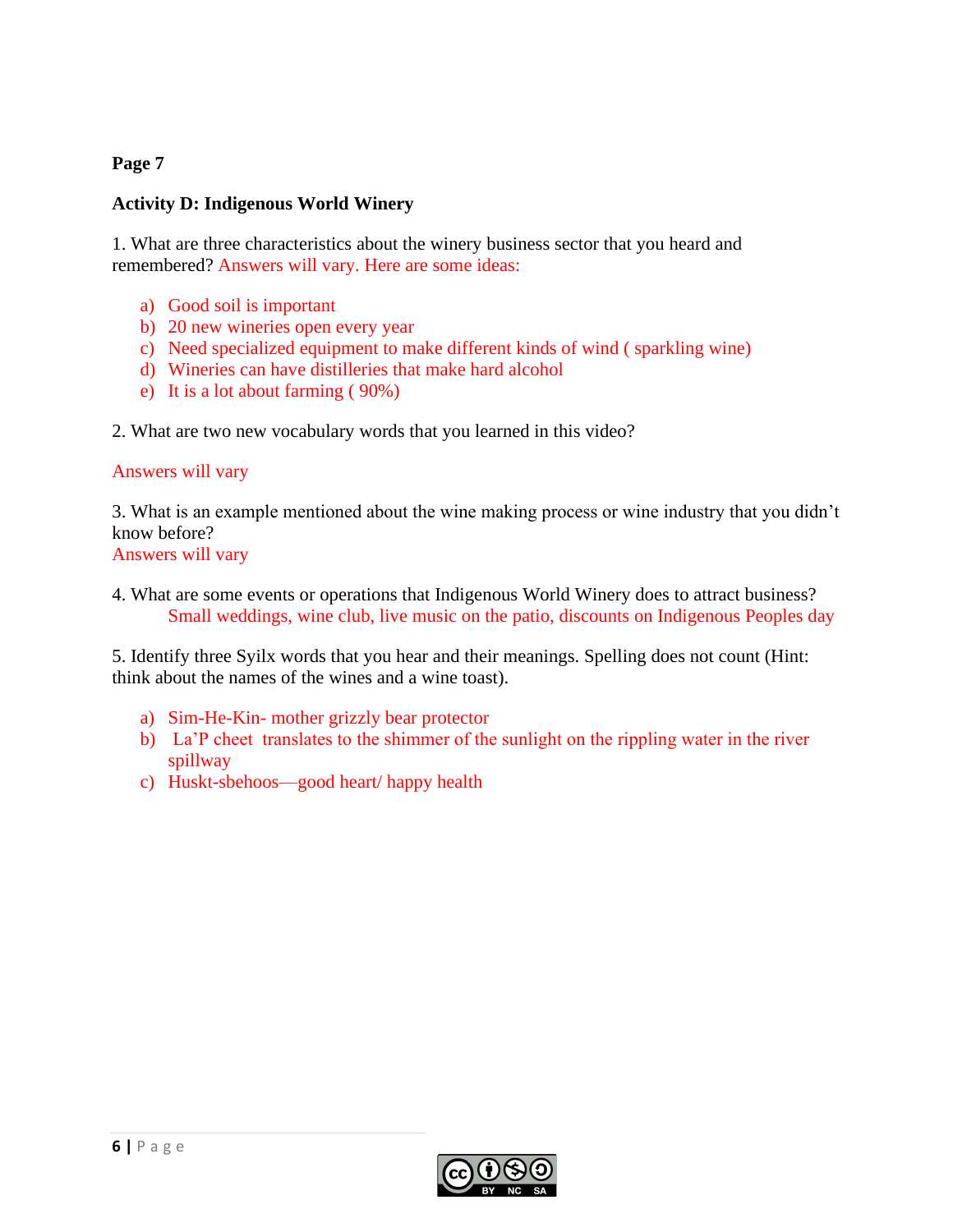#### **Page 9 & 10**

#### **Activity F: Comprehension**

- 1. How many cases of wine does Indigenous World Winery produce a year?
	- a) three thousand
	- b) nine to ten thousand
	- c) six thousand
- 2. How many new wineries open in British Columbia a year?
	- a) one hundred and twenty
	- b) twenty
	- c) two to ten
- 3. What kind of equipment is used for making sparkling wine?
	- a) Barrel Tank
	- b) Yeast Tank
	- c) Charmat Tank
- 4. National Indigenous Peoples Day is
	- a) June 1st
	- b) June 21st
	- c) January  $1<sup>st</sup>$

5. Which of the following terroir of the valley was **not** mentioned in the video as something that contributes to different flavours in the wine:

- a) Silica
- b) Alluvial Fans
- c) Quartz
- d) Granite Rocks



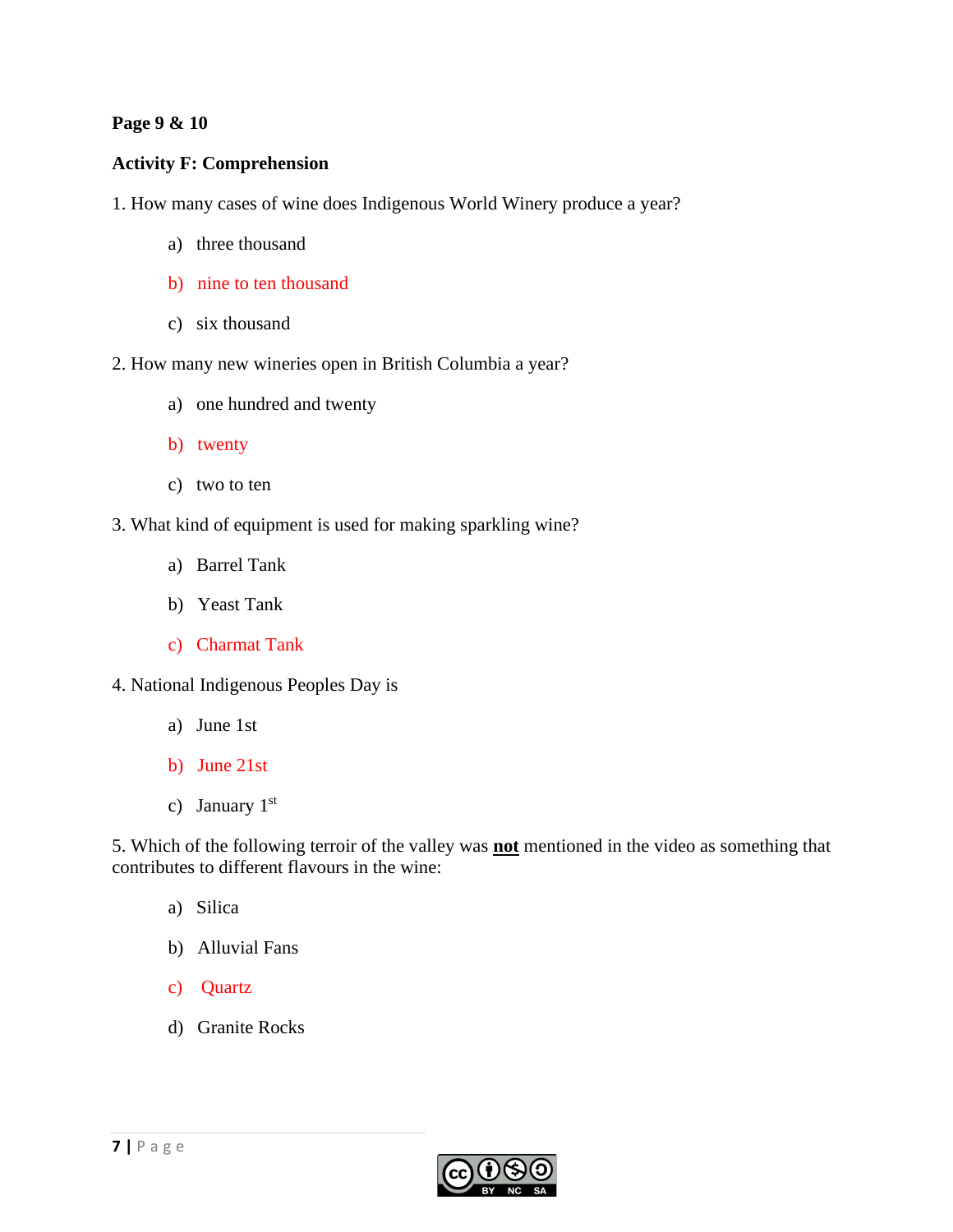6. Which of the following was mentioned as an animal image on the labels of the wine?

- a) Swallow
- b) Hawk
- c) Eagle

7. Rearrange these five sentences in the correct order of the winemaking process:

- \_4\_\_ Yeast ferments the sugars in the juice
- \_5\_\_ Wine tanks empty into the bottling line
- $2$  Crush the grapes
- \_1\_\_ Harvest the grapes from the vineyard
- \_3\_\_ Fill the fermentation tanks with grapes/grape juice

8. What does Ryan mean when he says you can "taste the terroir"? The quote is found in the Origins section of the video.

You can taste the season, and these lands have nurtured the Okanagan people the Syilxian people for thousands and thousands of years

9. What question would you like to ask Ryan about that you didn't hear in the video. What would you like to hear more information on?